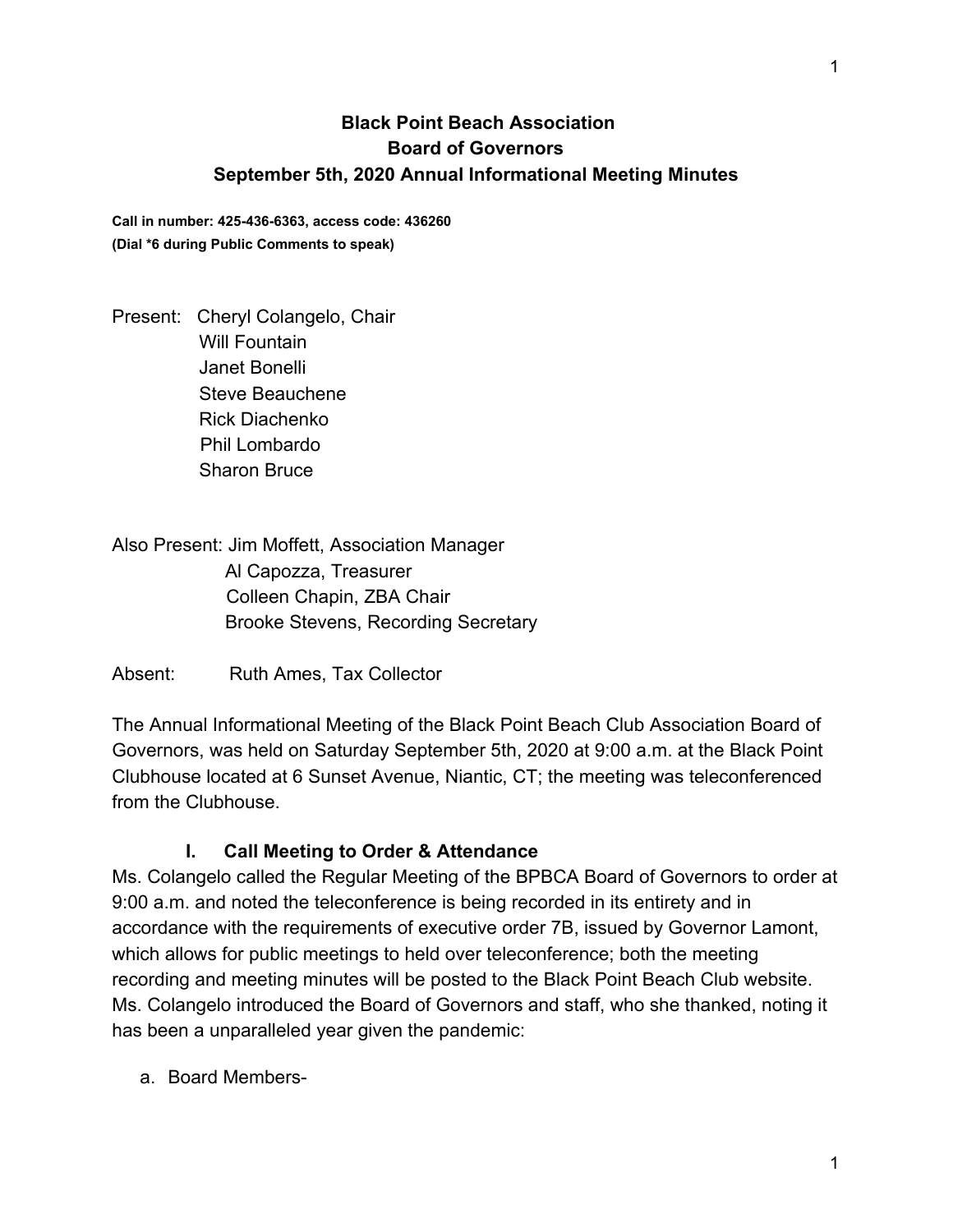Steve Beauchene (Vice Chair), Will Fountain, Janet Bonelli, Phil Lombardo, Sharon Bruce, Rick Diachenko

b. Staff-

Ruth Ames - Tax Collector, Brooke Stevens - Recording Secretary, Jim Moffett - Association Manager, Al Capozza - Treasurer.

Ms. Colangelo thanked former Board members Mike Johnson (Cary Michael Johnson) and Bill McDowell for all the hard work they did for the Association and gave a special thanks to Cynthia Donovan, who temporarily stepped in last year to serve as Treasurer. She also thanked John Campion, Kay Parulis and Suzanne Smith for their assistance in disseminating information to the membership and Jim Fox and Colleen Chapin for leading the Zoning Commission and Zoning Board of Appeals respectively. Ms. Colangelo also expressed gratitude to Ms. Chapin for moderating every BOG virtual meeting as well as serving as unofficial tech advisor and to Jim Moffett, for his tireless work.

Ms. Colangelo shared some of the following:

- The Board can be reached via email at  $bog@blackpointbeachclub.com$
- Beaches will be open until September 20th and will be cleaned on weekends & on Wednesdays.
- Members should remove their kayaks as well as small crafts prior to the beaches closing for the Winter season in anticipation of any storms that may occur.

Ms. Colangelo noted the Board of Governors has spent a good portion of the year reviewing bylaws as well as rules & regulations and has made some of the following revisions/modifications:

- The clubhouse is now open for use by members from May through September (outside of Covid-19 circumstances and restrictions.)
- Short term overnight parking in the Whitecap parking lot is permitted with approval of the Board and the understanding that the Board of Governors will not be liable for any damage. Written or emailed verification of approval must be placed on the dashboard.
- No private use of ROWs or the BPBCA beaches which they access is permitted.
- Ball playing on the beach or in the water is permitted if it doesn't hinder the safety or comfort of swimmers and bathers, and at the discretion of the Association Manager, on an individual event basis; any concerns or issues not resolved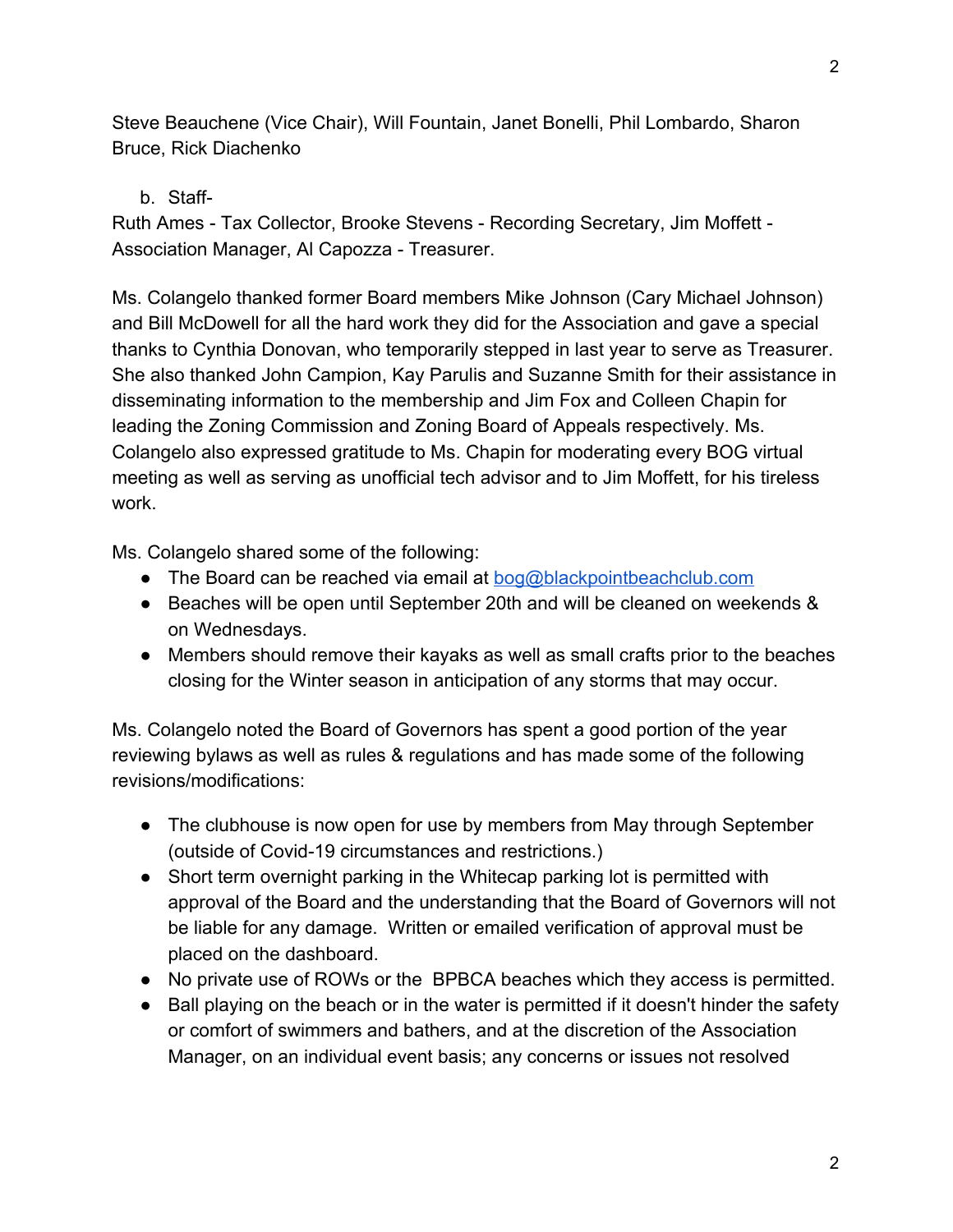3

through conversation with the individuals playing ball should be directed to the Beach Patrol and/or Association Manager.

Ms. Colangelo briefly summarized the task forces newly formed to address association business in a concentrated manner and lessen the length of the monthly Board of Governors meetings so that more immediate concerns can be addressed. The task forces created include the following:

- **1. Long Term Capitol Improvement Task Force or Capital Planning Asset Management-** charged with anticipating expenses over time and the calculation of funds needed to be set aside each year to avoid extreme special expenses such as the pier; fiscal demands will be increasing due to the anticipated long term repairs and maintenance. The action steps of this group include identifying long term projects, estimating costs as well as timeframes, and developing strategies. The meeting notes of this committee are posted on the Black Point Beach Club website.
- **2. Small Watercraft Task Force-** charged with guiding the Board on items involving enforcement, storage of small watercrafts, and the safety of swimmers and association members; their report will be posted once completed.
- **3. Donations Task Force** charged with creating procedures and rules for accepting donations.
- **4. Parking Task Force** charged with all things parking as it relates to the Black Point Beach Club; their report has been posted with the meeting minutes of September 1st, 2020 and is available for review on the Black Point Beach Club website.
- **5. Charter Review Task Force** charged to review members properties in trust in regards to voting.
- **6. Technology Task Force** charged with updating and expanding technology in the Clubhouse especially given the current Covid-19 conditions; these resources will also be made available to renters of the Clubhouse.Ms. Colangelo called for any general public comments or questions and the following individuals spoke-
- 1. Cindy Trocki of 22 Blue Heron Road said some of the following:
	- She's still looking to find Robert's Rules posted on the association website; this would allow her to approach the Board appropriately.
	- She'd like questions answered at meetings rather than only being permitted to make comments during public delegations.
	- She'd like to know how she can get items put on the agenda.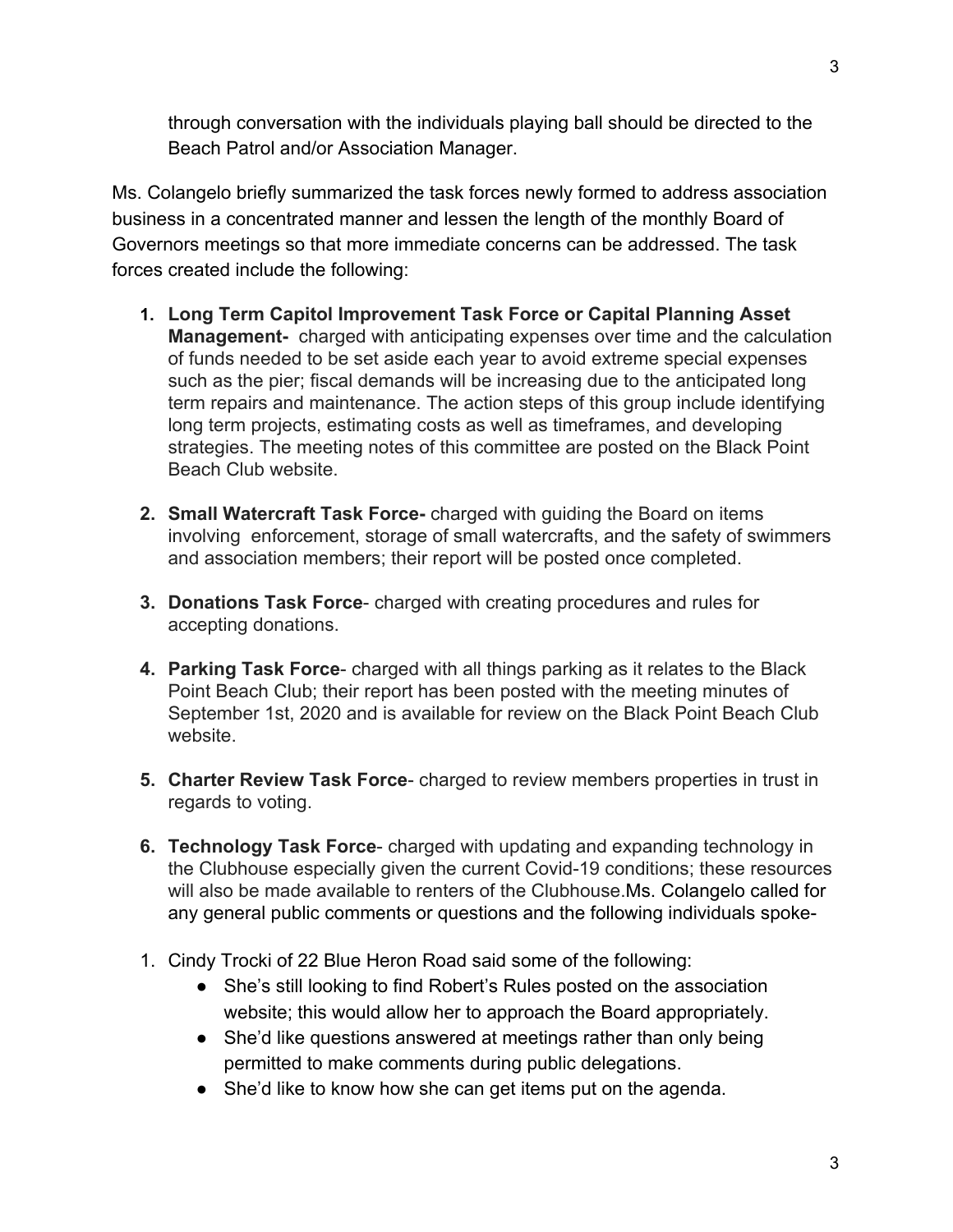• She is not being protected as a member of the Black Point Beach Club Association or as a property owner, by the Board of Governors.

Ms. Colangelo replied that the Board will not be putting Robert's Rules of Orders on the website because it's an entire book; excerpts can be obtained online and the most recent edition is available at the library. She noted if she has concerns that she would like the Board to address she can email them [bog@blackpointbeachclub.com](mailto:bog@blackpointbeachclub.com), which every Board Member will receive; it's the Board's decision as a whole whether or not to address a topic. Ms. Colangelo said Ms. Trocki can say "to the attention of…" if she has questions for specific Board Members she would like answered.

2. Barbara Johnston of 35 Sea Crest Avenue said she doesn't believe that explanation was satisfactory; she hasn't seen someone be added to a town agenda when a meeting was taking place. She said Ms. Trocki is looking to have time set aside on the agenda ahead of time during which she may speak.

Ms. Colangelo said her understanding is that at business meetings the Board in its entirety decides what is being put on the agenda and what needs to be addressed personally. She asked the Recording Secretary who confirmed it's the determination of the Board what is put on the agenda. Ms. Johnston said she is talking about a spot on the agenda ahead of time and not just public comments.

Ms. Colangelo said at a business meeting the Board decides what goes on the agenda. Ms. Johnston asked them to ask the Association Attorney and post what his suggestions are given that we only have two meetings a year. Ms.Colangelo explained she is referring to the monthly Board meetings and the informational meeting right now is an opportunity for anyone to speak and discuss whatever they wish to within a reasonable amount of time. Mr. Lombardo added if you look at our bylaws there are member meetings- access to all, and the board meetings which are run by Robert's Rules which we are following.

- 3. Cindy Trocki of 22 Blue Heron Road said the following:
	- The Board should be concerned with the needs and concerns of the members.
	- She finds it upsetting that they're not trying to educate themselves in regards to the Charter.
	- The bylaws are supposed to support the Charter and the deeds that say what we own and how we have our rights here to come and go and she finds that they don't want to address any of these issues.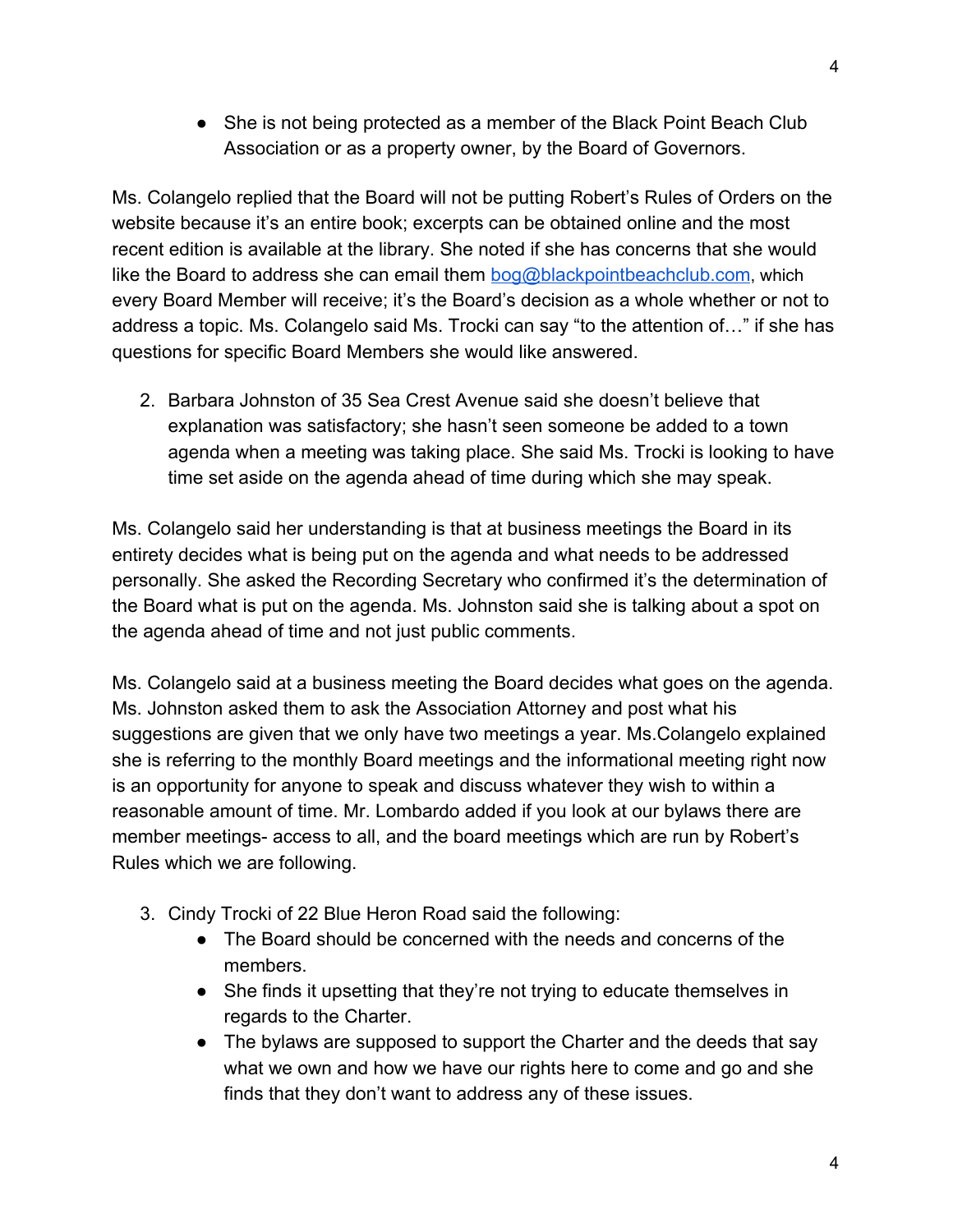- These items should be the first point of interest for the Board.
- 4. Ed Zito of 57 Nehantic Drive said he wants to commend the Board on their diligent efforts during this unusual Summer Season. He said he has found all of the Board Members to be extremely accessible and willing to discuss any and all issues of the Membership.

Ms. Colangelo noted the Board is hoping to schedule an informational session with the State of Connecticut regarding the Freedom of Information Act; it will be for the Board but open to the Public and teleconferenced to the community.

- 5. Mary Cahill of 37 Indianola said this has been a real bad Summer for all of us and that she agrees 100 percent with Ed Zito- the Board has done the best that they were able to do.
- 6. Carole Green of 43 Sea View Avenue said she wants to second what Ms. Cahill said and thanked the Board for their efforts.
- 7. Cindy Trocki of 22 Blue Heron Road said she heard the comments from people who believe the Board has done everything they possibly can- all she is asking as a member, is for us to read our and understand our documents. She said she's very upset because everyone is saying the Board is doing everything they possibly can and here she is a pleading member asking people to read our documents and the recorded documents for property owners. Ms. Trocki said she feels like she is receiving backlash for this request and doesn't appreciate it.

Ms. Colangelo called for further comments; while waiting for anyone who may wish to call in she asked that people spread the word that the teleconference system is working better now thanks to the efforts of Colleen Chapin. She said she heard some comments that people weren't going to call in because they couldn't hear and would like people to be aware that the sound is much better now.

- 8. Kim Craven of 46 East Shore Drive had the following questions:
	- Are rules and regulations given to renters?
	- If so, do they sign off on them or is it left to the owners to keep them informed?
	- Are rules and regulations given to people when they purchase property here?
	- Is there any consideration for giving a background check for renters?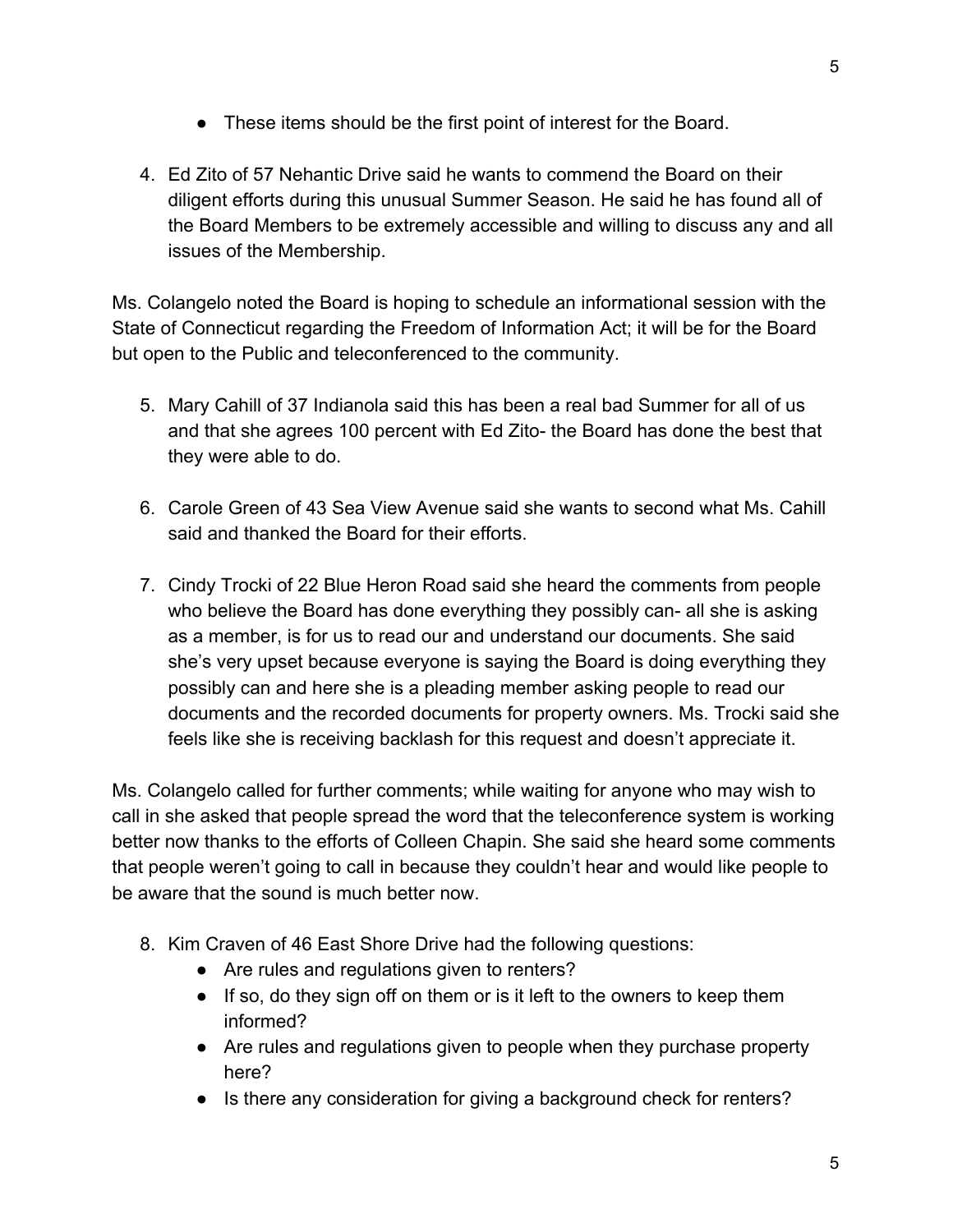● Would there be any consideration in utilizing an agency to handle the association and do our taxes, recordings, run our meetings?

Ms. Craven said the money that goes to our Tax Collector, Treasurer and Secretary could finance that while being up to date on association laws and possibly provide us with bargaining power when dealing with other agencies.

Ms. Colangelo said most realtors that deal with Black Point rules but not all do share them; the owners are responsible for their renters. She said they've asked owners in the past to post our rules for their renters. She doesn't know about the legality of doing a background check for a renter since we're a quasi municipality. Ms. Colangelo said they haven't discussed using an agency to administer and hasn't come up as a serious point of discussion until now.

9. Barbara Johnston of 35 Sea Crest Avenue said she is asking that the 9 right-of-ways along the shoreline be surveyed. She said if they're a municipality it has to be proven that some of our property has been taken over without consulting a survey; it's been 3 or 4 years and the surveys have still not been completed.

Ms. Colangelo said she knows they budgeted for two of the rows to be surveyed a couple of years ago and Mr. Fountain said we tried to survey them but have no documentation of ownership; they attempted to survey two but couldn't find anything definite. Dr. Beauchene said we need to look into this and look at our records and Ms. Johnston said she is not satisfied with this answer.

Mr. Fountain said adjacent owners can be measured but we can't do an A2 survey if we don't own it. Ms. Colangelo said we don't pay taxes on the rows and no longer own the roads since the Town services them; the rows are extensions of the roads but the Town doesn't use the rows or maintain them. She said since they have no deeds for the rows the question is how to address this.

- 10.Jim Allen of 31 Sea Spray asked about the seaweed at the end of Sea View and if it will be removed. Ms. Colangelo detailed how this was discussed at the September 1st BOG meeting and said we will have to do some brainstorming and determine next Summer if it's an ongoing problem.
- 11.Bob Guenther of 17 Bellaire Road said he wanted to thank the Board for their courteous attitude. He asked the Board if they're considering permitting golf cart parking in the rows.